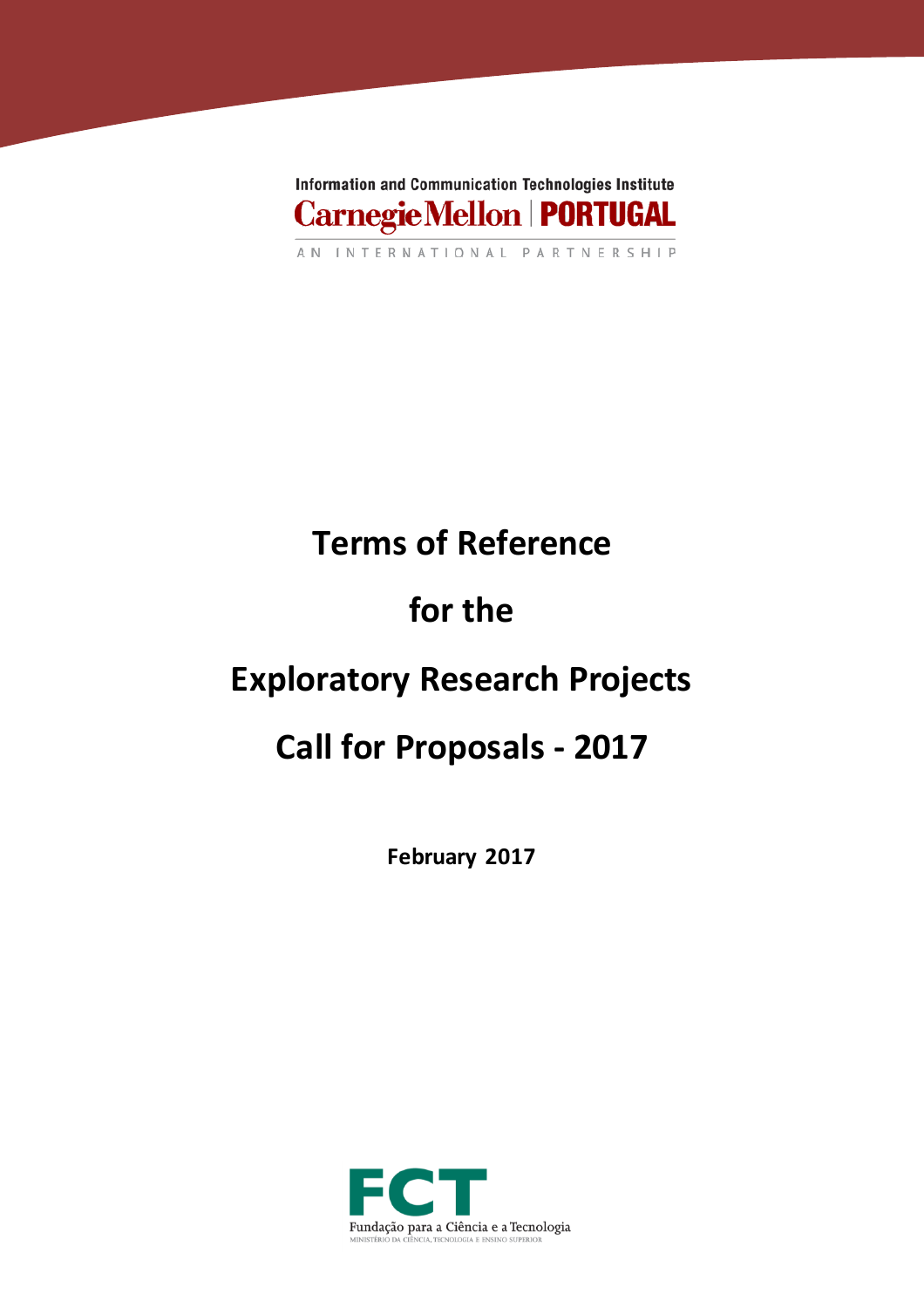## Information and Communication Technologies Institute **Carnegie Mellon | PORTUGAL**

## **TABLE OF CONTENTS**

|               | 1.1 |  |  |
|---------------|-----|--|--|
|               | 1.2 |  |  |
| $\mathcal{P}$ |     |  |  |
|               |     |  |  |
|               | 2.1 |  |  |
|               | 2.2 |  |  |
|               | 2.3 |  |  |
|               | 2.4 |  |  |
|               | 2.5 |  |  |
|               | 2.6 |  |  |
|               | 2.7 |  |  |
| 3             |     |  |  |
|               | 3.1 |  |  |
|               | 3.2 |  |  |
|               | 3.3 |  |  |
|               | 3.4 |  |  |
|               | 3.5 |  |  |
| 4             |     |  |  |
| 5             |     |  |  |

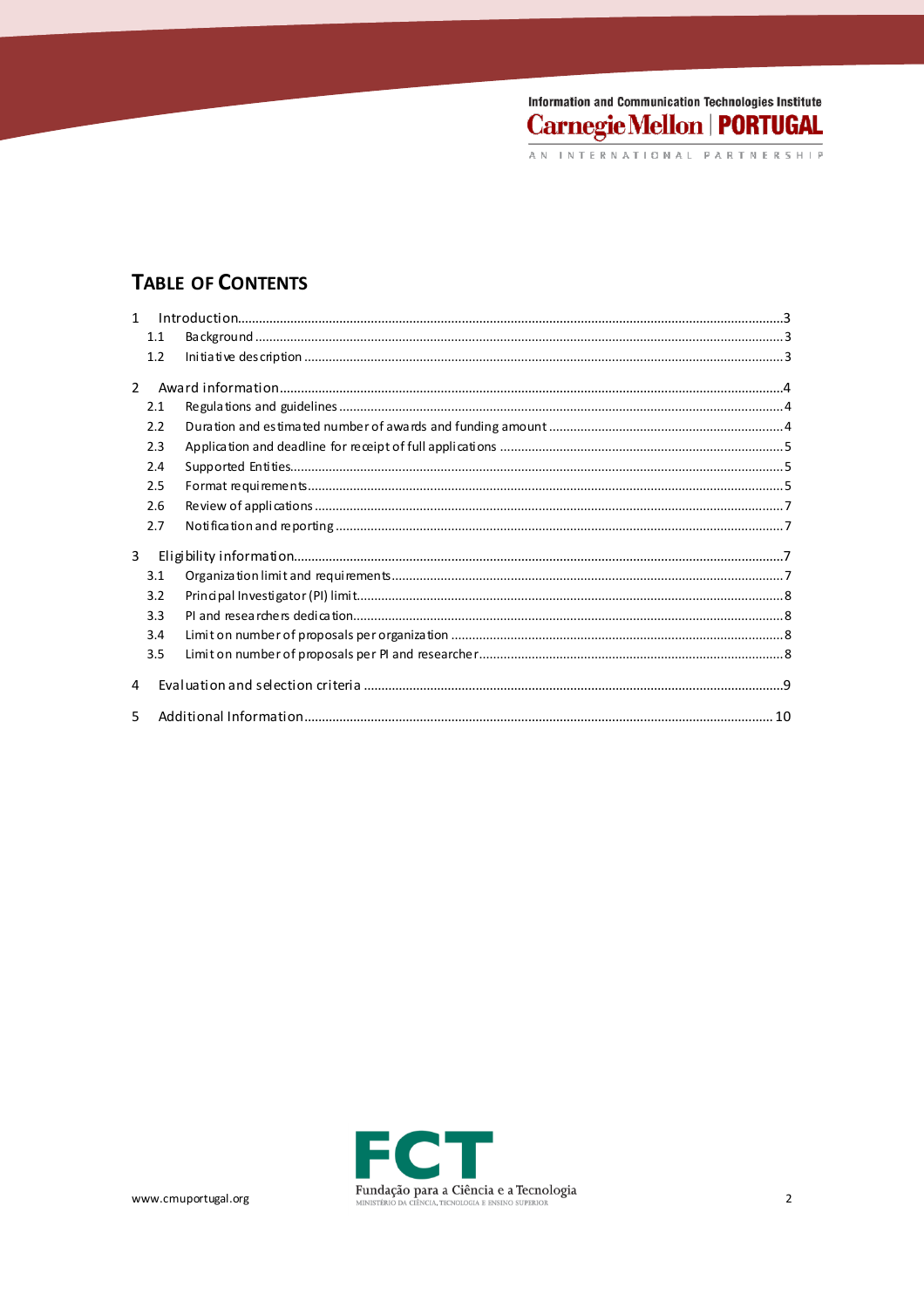INTERNATIONAL PARTNERSHIP

## **1 INTRODUCTION**

#### **1.1 BACKGROUND**

The Carnegie Mellon Portugal Program is an education, research, and innovation platform that connects Portuguese universities, research institutions, and companies in cooperation with Carnegie Mellon University (CMU). The partnership was launched in 2006 to create new knowledge in key focused areas of Information and Communications Technologies (ICT) by means of cutting-edge research, world-class graduate education, and a close connection with Portuguese industry, aiming at placing Portugal at the forefront of science and innovation. In order to identify and assess emerging key strategic areas for a potential third phase, the Program is inviting submissions for its fourth Call for Proposalsin Phase II, this time for Exploratory Research Projects.

#### **1.2 INITIATIVE DESCRIPTION**

Exploratory Research Projects are designed to assist teams of researchers from Portuguese institutions , Carnegie Mellon University and industry partners, to jumpstart high-impact potential research activities of strategic relevance for the Carnegie Mellon Portugal Program. The proposals should be high risk/high-reward and show promise and a strategy for significant future expansion of project goals.

In the scope of this Call, the projects will specifically be used to identify and assess emerging key strategic areas that could be considered in the design of a potential third phase for the Program. The submitted projects should preferably contribute to the scientific developments and objectives of the Atlantic International Research Center (AIR Center), as stated in the document "Towards a Science and Technology agenda for an integrative approach to the Atlantic: Climate Change and Energy Systems, Space and Ocean Sciences, through North-South cooperation", available o[n FCT's website](http://www.fct.pt/media/conferencias/docs/AIRCenter_whitepaper.pdf).

The projects must aim at stimulating and promoting Portugal's international competitiveness and innovation capacity in science and technology, in ICT as such, or as enabling technologies in applic ati on sectors. The analysis of the societal, policy and managerial implications of ICT-enabled scientific and technological breakthroughs naturally also fits within the scope of these projects.

For this Call, the Programis seeking proposals in the following areas:

- 1. Integrative research based in the context of the **AIR Center**;
- 2. Data Science and Engineering;
- 3. Computer Science;
- 4. Electrical and Computer Engineering;
- 5. Applied Mathematics;
- 6. Technology, Management and Policy.

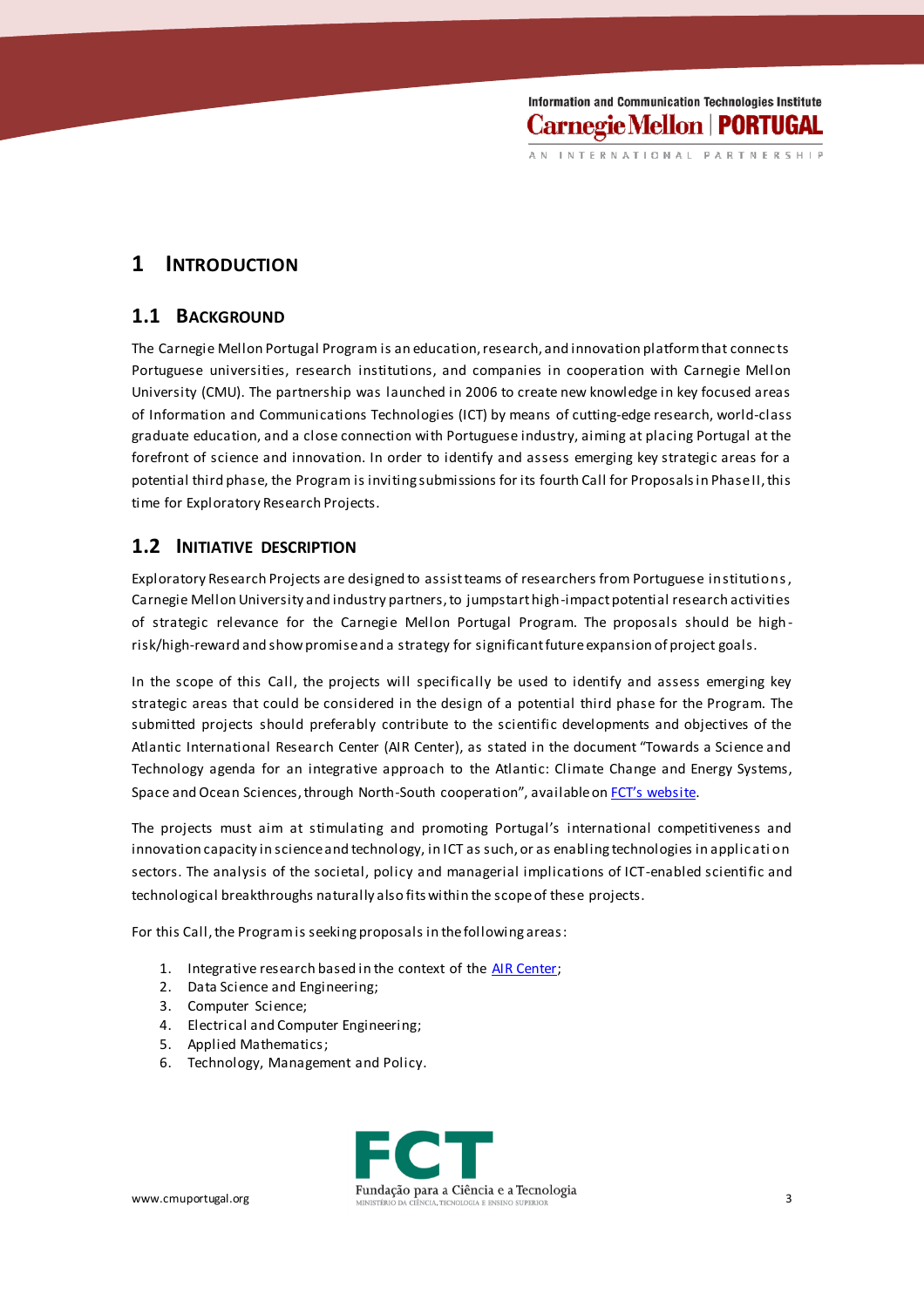The area of Computer Science includes, but is not limited to, sub-areas such as: Computer Science; Computer Science - Robotics; Software Engineering; Language Technologies; Human Computer Interaction. The area of Technology Management and Policy includes, but is not limited to, sub-areas such as: Engineering and Public Policy; Technological Change and Entrepreneurship.

The support, direct involvement, and/or co-funding from companies, industry consortia, government agencies, foundations or financial investors will be emphasized. Priority will also be given to proposals featuring one or more of the following characteristics: multidisciplinarity, exchange missions, and/or the inclusion in the team of young researchers, e.g., graduate students.

Exploratory Research Projects will often be aimed at formulating and l aunching a longer-term project, i.e., they will not be required to achieve, within their own scope, the fully developed and ambitious final results that will be typical of longer-term projects. However, the proposals must be very concrete on the activities and outcomes that the consortium actually proposes to carry out and achieve in the scope of the Exploratory Research Project, and clearly link them to its longer-term objectives.

## **2 AWARD INFORMATION**

#### **2.1 REGULATIONS AND GUIDELINES**

Regulations governing access to funding are available at:

- <http://www.fct.pt/apoios/projectos/regulamentofundosnacionais.phtml.en>
- <http://www.fct.pt/apoios/bolsas/normasbolsasemprojectosunidades>

The announcement of the opening of this call is available at:

<http://www.fct.pt/apoios/projectos/concursos>

The guidelines to writing and submitting proposals are available at:

[Guidelines for Exploratory Research Projects Proposals Writing](https://www.fct.pt/apoios/projectos/concursos/cmu/2017/docs/CMU_Portugal_Program_2017_Guidelines_for_Proposal_Writing.pdf)

The Guide for Peer Reviewers is available at:

[Guide for Peer Reviewers](https://www.fct.pt/apoios/projectos/concursos/cmu/2017/docs/CMU_Portugal_Program_2017_Guide_for_Peer_Reviewers.pdf)

#### **2.2 DURATION AND ESTIMATED NUMBER OF AWARDS AND FUNDING AMOUNT**

The awards will be effective for projects lasting 12 calendar months or less, intended to commence by June 15, 2017. Depending on the quality of the proposals, 7 to 10 new awards are expected to be financed.

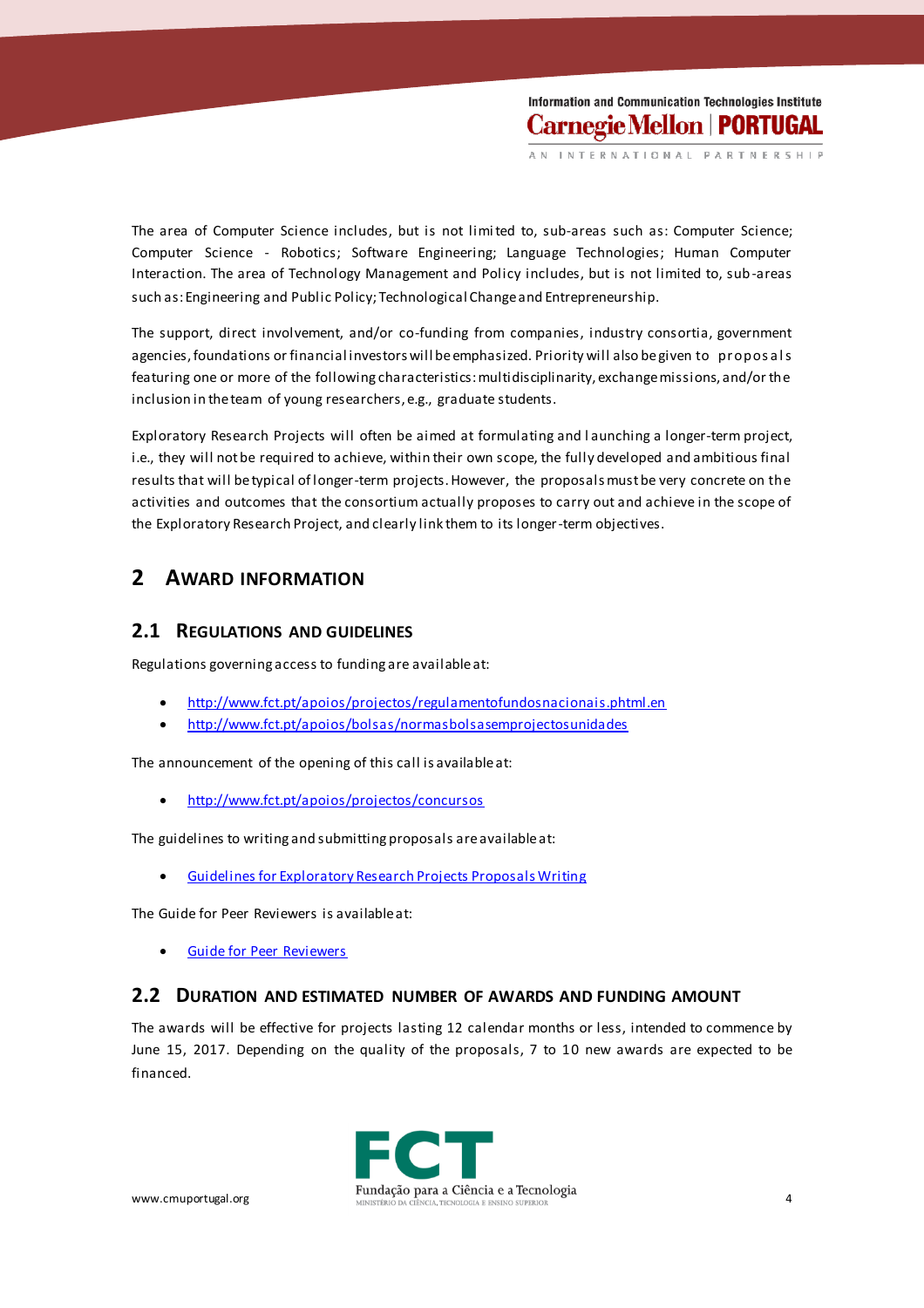From the total funding, € 700,000.00 (seven hundred thousand euros) will be available to support resources and activities in Portuguese research institutions, and approximately \$ 500,000.00 (five hundred thousand dollars) will be available to support compl ementary activities at Carnegie Mellon University. The participating researchers from Carnegie Mellon University may be funded by the Information and Communication Technologies Institute (ICTI), at Carnegie Mellon University.

The maximum budget for Portuguese research institutions in each project will be € 100,000.00.

#### **2.3 APPLICATION AND DEADLINE FOR RECEIPT OF FULL APPLICATIONS**

Applications must be submitted online through th[e FCT website](https://concursos.fct.pt/projectos/) following the Announcement of the Call for Proposals. Solicitations will be open from February 17 to 5pm (Lisbon time) of April 12, 2017.

#### **2.4 SUPPORTED ENTITIES**

Only the following entities are eligible to receive funding from FCT through the present Call for Proposals:

- Higher Education Institutions, their institutes and R&D units;
- State or international Laboratories with head office in Portugal;
- Non-profit private institutions whose main objective is R&D activities;
- Other non-profit private and public institutions developing or participating in scientific research activities.

#### **2.5 FORMAT REQUIREMENTS**

Full applications must fulfill the following format requirements:

Completion of the on-line FCT form, available through the  $FCT$  platform, according to the [Guidelines for Exploratory Research Projects Proposals Writing.](https://www.fct.pt/apoios/projectos/concursos/cmu/2017/docs/CMU_Portugal_Program_2017_Guidelines_for_Proposal_Writing.pdf)

**Important note:** All sections of the FCT form must be filled. Except where mentioned otherwise all the requested information needs to be in English. Please make sure that the text entered in the on-line form is formatted and comprehensive.

- Submission of the Annex to Application, that must include:
	- o A cover page (not exceeding one page, Arial regular font, 11 point) The cover page includes the title of the project, the contact information of the PIs, a list of Co-PIs and other key personnel, the duration of the project, and the total budget amount (requested amount and co-funding).
	- o A summary (not exceeding one page, Arial regular font, 11 point) The summary should include:

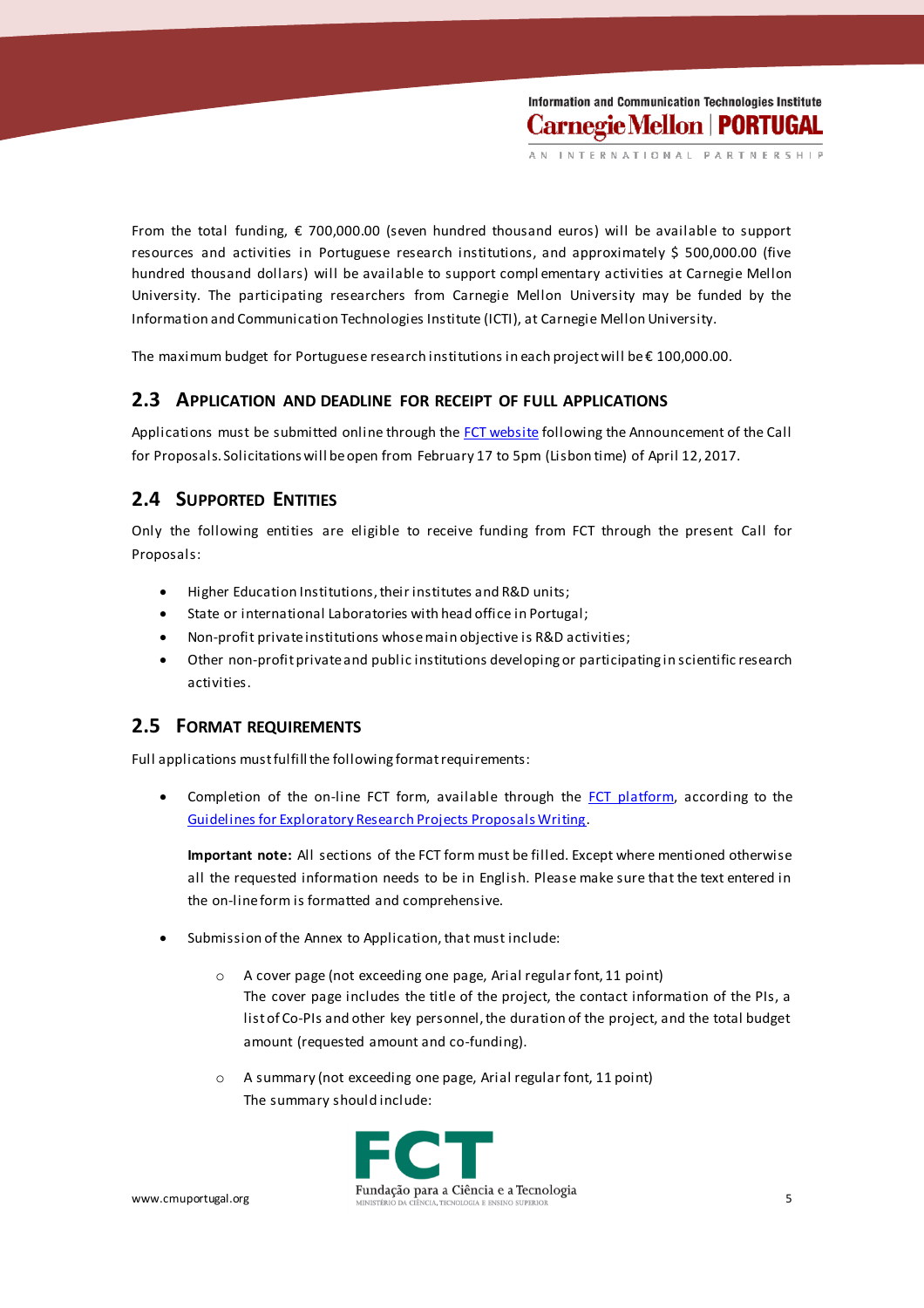Information and Communication Technologies Institute **Carnegie Mellon | PORTUGAL** 

INTERNATIONAL PARTNERSHIP

- a synopsis of the proposed project;
- five keywords;
- a concise description of the nature and aims of each partner's contribution and the collaboration in the consortium as a whole;
- the indication of the project's scientific area, according to section 1.2;
- a brief explanation of how the proposal meets the objectives of the Call and how it fits with the selected scientific area, according to section 1.2.
- o A project description (not exceeding four pages, Arial regular font, 11 point) The description should include sufficient detail that the reviewers can evaluate the appropriateness and feasibility of the proposed plan. The contributions of each member of the team must be delineated. The description should be as specific as possible about future expansion of project goals and support from government agencies, companies, industry consortia, foundations or financial investors. The proposals must be very concrete and specific on the activities and the outcomes that the consortium actually proposes to carry out and achieve in the scope of the Exploratory Research Project, and clearly link them to its longer-term objectives.
- o A team members list (Arial regular font, 11 point) List all the team members, including their organizational affiliations and other relevant information.
- $\circ$  The CV and publication list of the principal applicant and each co-applicant (for each applicant, a maximum of 2 pages, Arial regular font, 11 point, including a list of up to 10 of the most relevant papers)
- $\circ$  Support letter(s) (for each organization, a maximum of 1 page, Arial regular font, 11 point)
	- Letters from any source(s) of matching funds must be included, when applicable. Other letters of support may be included.

**Important note:** The cover page, the summary, and the project description should include all the content of the Scientific Component section of the FCT form and m**ust not exceed six pages in total (including the title page)**. This limitation will be strictly enforced.

- Submission of the following Eligibility Documents:
	- $\circ$  The document that certifies the PhD degree of the lead Portugal Principal Investigator
	- o Written agreement between the lead Portugal Principal Investigator and the Proposing Institution (if applicable).

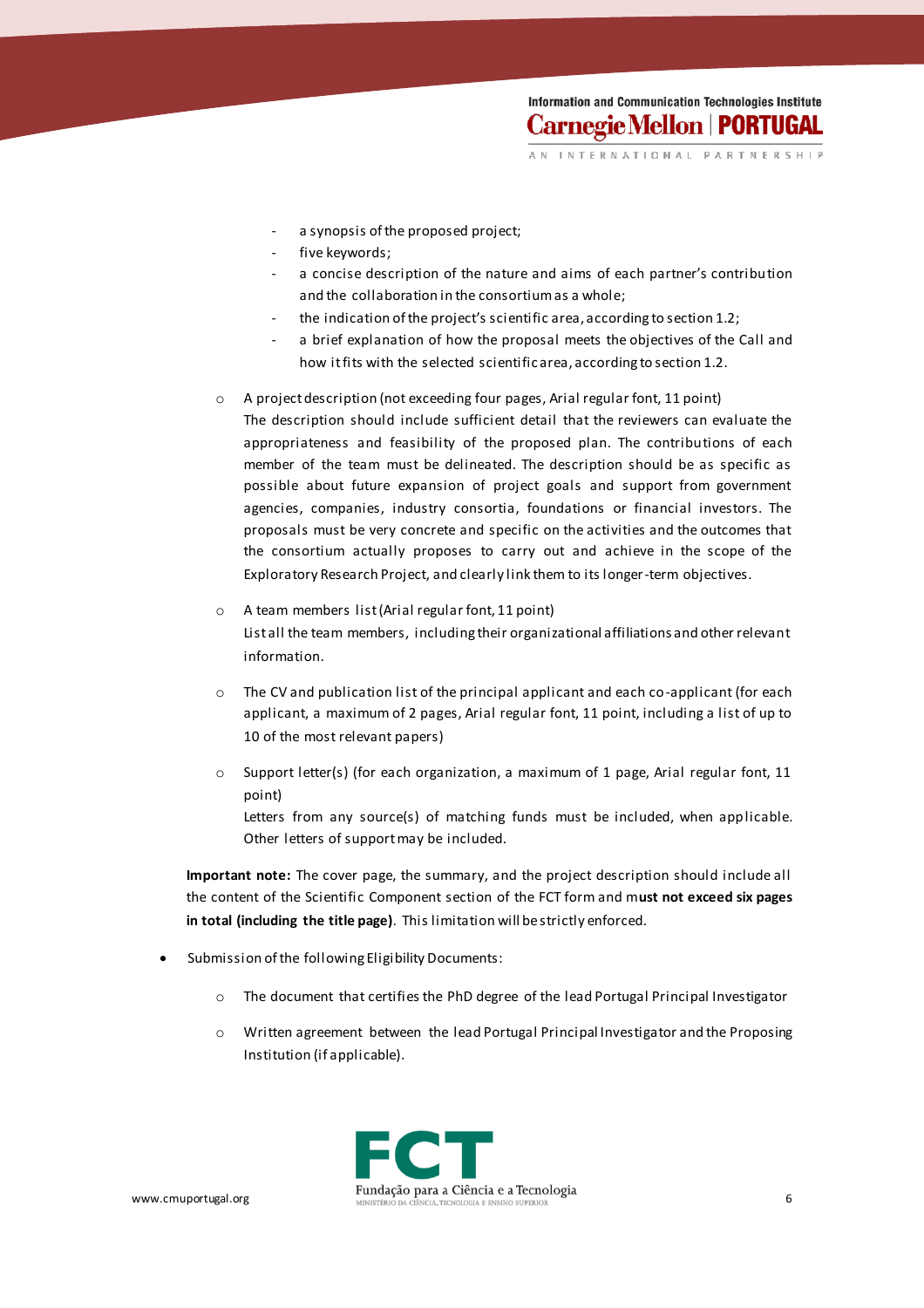o A statement from the PI at CMU confirming that he/she will be the lead PI from CMU and that he/she holds a faculty appointment at CMU.

#### **2.6 REVIEW OF APPLICATIONS**

The applications must follow the guidelines provided in these Terms of Reference and in the FCT on-line tools for general information on application filing, namely the instructions guidelines: [http://www.fct.pt/apoios/projectos/concursos/instrucoes.phtml.en.](http://www.fct.pt/apoios/projectos/concursos/instrucoes.phtml.en)

Applications will be reviewed by an international panel of independent experts, as organized by FCT. The review panel will be responsible for evaluating the merit of each proposal.

The selection for funding is based on the criteria presented in section 4.

### **2.7 NOTIFICATION AND REPORTING**

The applicants will be notified in accordance with article 15 of the Regulations for Projects Exclusively Funded by National Funds. Funded applications are intended to commence by June 15, 2017.

A mid-term report after the first semester of each project, describing early outcomes and contributing to a more effective design of a potential third phase for the Program, will be delivered for interim review by the Board of Directors of the Carnegie Mellon Portugal Program and by FCT. The Board of Directors has the right to recommend to FCT that further funding be discontinued. A final report of the Exploratory Research Project will be delivered, for review by the Board of Directors and by FCT.

The Board of Directors and FCT may request that a panel of experts reviews the Exploratory Research Project, at any point in its progress and at its end. Periodic status updates of the project may be requested at the discretion of the Board of Directors, FCT, or the Directors of the Carnegie Mellon Portugal Program.

## **3 ELIGIBILITY INFORMATION**

#### **3.1 ORGANIZATION LIMIT AND REQUIREMENTS**

The proposals must have research consortia including at least:

- Two partner Portuguese research institutions from different entities as identified in section 2.4. One of them should belong to the category of Higher Education Institutions, their institutes and R&D units.
- One partner CMU faculty team.

One of the Portuguese research institutions is the lead institution in Portugal. The CMU faculty team is the lead at CMU.

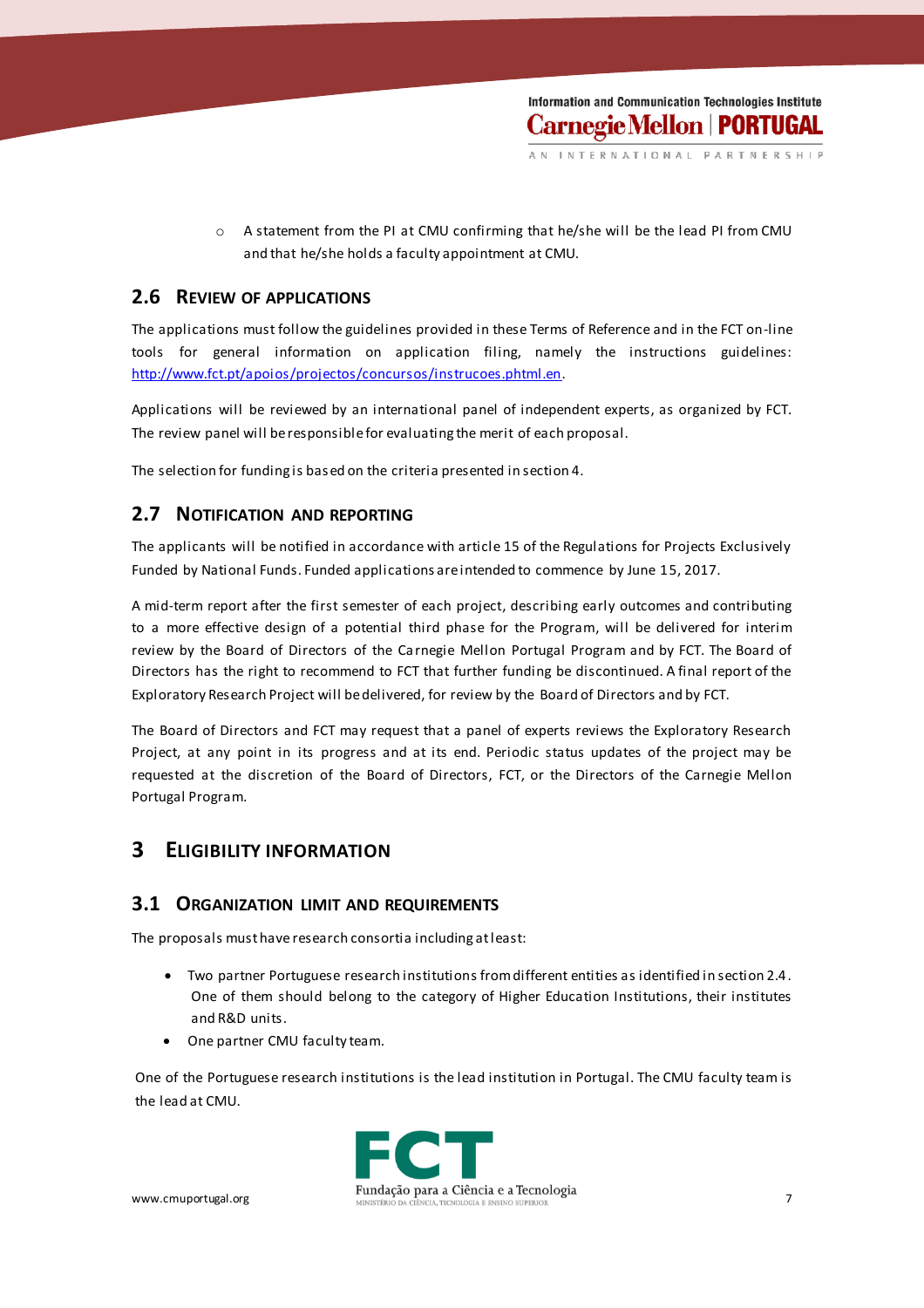In addition to the entities mentioned above, the consortia may include other public or private entities, profit or non-profit, that may also invest in the exploratory project and that may bring relevant competencies to the project.

## **3.2 PRINCIPAL INVESTIGATOR (PI) LIMIT**

The lead Portugal Principal Investigator (PI) should have a doctoral degree. The document certifyi ng the doctoral degree should be attached to the application.

The lead Portugal PI should also bea professor or have a research position in the Proposing Insti tuti on. In the absence of such a link, a written agreement between the parties must be submitted attached to the application, according to point c) of item 1 of article 6 of FCT's Project Regulations.

The lead PI at CMU must hold a faculty appointment at CMU. A confirmation statement should be attached to the application.

Proposals will not be accepted from lead Portugal PIs affiliated with institutions on a situation of unjustified fault with FCT requirements regarding the delivery of scientific and/or financial execution reports from previous financed projects.

Proposals will also not be accepted from lead Portugal PIs who were PI of any project with a final scientific report rejected within two years before the opening of the Call, for reasons attributable to them.

### **3.3 PI AND RESEARCHERS DEDICATION**

The lead Portugal PI shall be dedicated to the project, according to the duration of the proposed activities, at no less than 30%. The remaining members of the Portugal research team shall be dedicated to the project, according to their participation, at no less than 15%.

#### **3.4 LIMIT ON NUMBER OF PROPOSALS PER ORGANIZATION**

There is no limit on the number of proposals a lead research institution may submit. There is no limit on the number of proposals in which a research institution may participate.

#### **3.5 LIMIT ON NUMBER OF PROPOSALS PER PI AND RESEARCHER**

A Portugal researcher may be identified as lead PI in at most one proposal. Researchers may be listed a s co-PIs or senior researchers in multiple proposals.

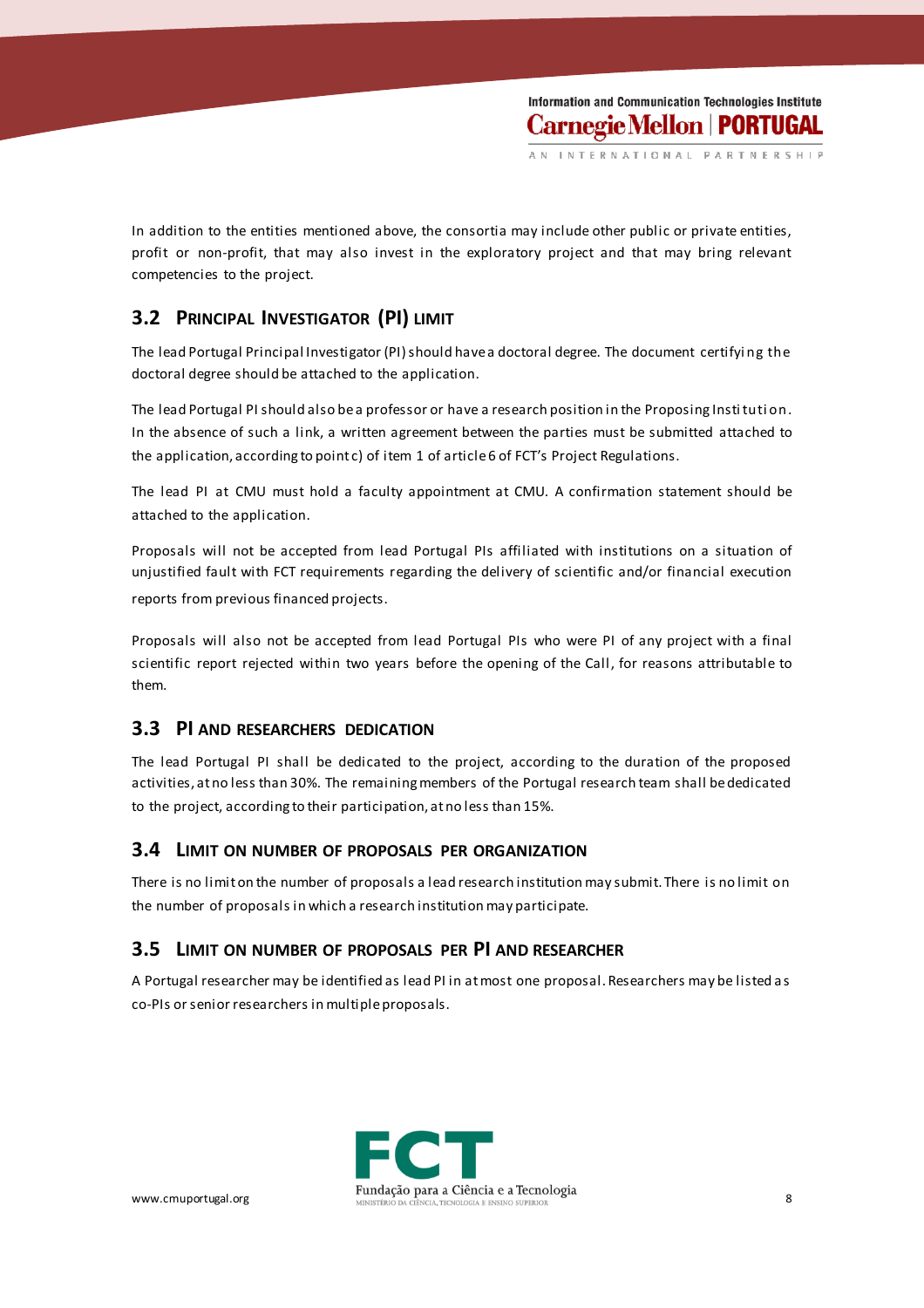Information and Communication Technologies Institute **Carnegie Mellon | PORTUGAL** 

### **4 EVALUATION AND SELECTION CRITERIA**

The selection and ranking of the applications will be based on the following criteria, detailed in the Regulations Governing Access to Funding for Scientific Research and Technological Development Projects:

- A. Scientific merit and innovative nature of the project, preferably within the scope of the priorities developed by the Atlantic International Research Center [\(AIR Center\)](http://www.fct.pt/media/conferencias/docs/AIRCenter_whitepaper.pdf) initiative;
- B. Scientific merit of the research team;
- C. Feasibility of the plan of work and reasonableness of the budget;
- D. Contribution to the body of knowledge and competence of the National Science and Technology System;
- E. Potential economic value of the technology.

Application of these evaluation criteria shall take into account, among other considerations, the following:

- a. For criterion A:
	- i. Relevance and originality of the project proposed (based on the state-of-the-art in a determined scientific area and previous work done by the proposing team);
	- ii. Thematic alignment of the proposal with the Exploratory Research Projects topics as outlined in section 1, giving priority to proposals that contribute to the scientific developments and objectives of the Atlantic International Research Center (AIR [Center\)](http://www.fct.pt/media/conferencias/docs/AIRCenter_whitepaper.pdf) initiative;
	- iii. Adequacy of methodology adopted for carrying out the project;
	- iv. Expected results and their contribution to scientific and technological knowledge;
	- v. Resulting publications and articles;
	- vi. Contribution towards promoting and disseminating science and technology;
	- vii. Production of knowledge that can contribute to benefits to society or to the business sector.
- b. For criterion B:
	- i. Scientific productivity of the team (references to publications and citations in published works, other relevant indicators);
	- ii. Abilities and skills to adequately execute the proposed project (team configuration, PI's qualifications);
	- iii. Ability to involve young researchers in training;
	- iv. Availability of the team and non-duplication of objectives in relation to other projects underway;
	- v. Degree of internationalization of the team;
	- vi. Degree of success in previous projects in relation to the Principal Investigator (PI) (in the case of young PIs, this requirement must be assessed based on the potential